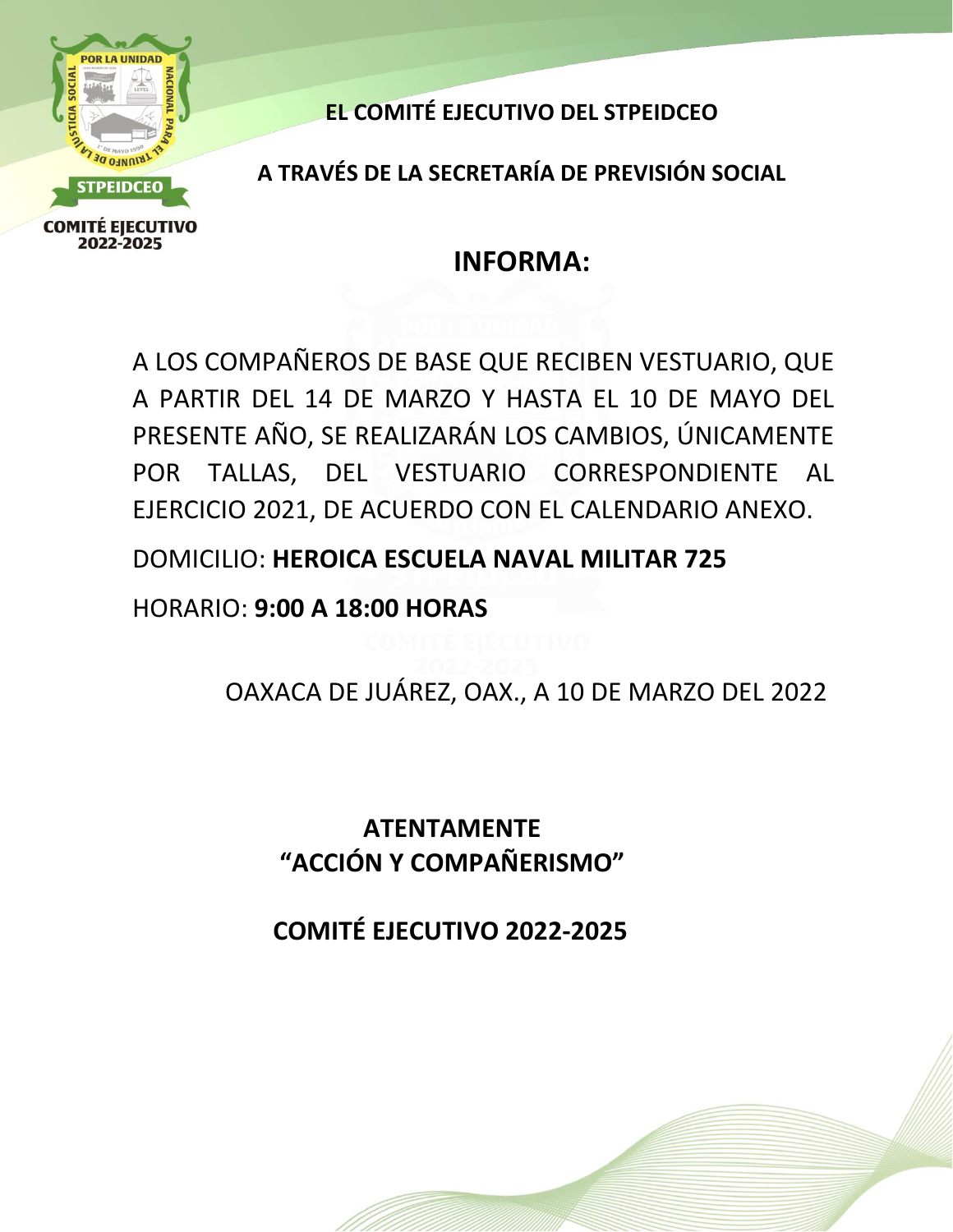

| <b>CALENDARIO PARA CAMBIOS DE PRENDAS POR TALLAS</b><br>DE LA PRESTACIÓN DE VESTUARIO, CALZADO Y ACCESORIOS 2021 |                   |              |  |
|------------------------------------------------------------------------------------------------------------------|-------------------|--------------|--|
| <b>DEPENDENCIA</b>                                                                                               | <b>DELEGACIÓN</b> | <b>FECHA</b> |  |
| SECRETARÍA DE LAS MUJERES DE OAXACA                                                                              | 3Q101             |              |  |
| SECRETARIA DE ASUNTOS INDÍGENAS                                                                                  | 3T101             | 14/03/2022   |  |
| COORD. GENERAL DE COMUNICACIÓN SOCIAL                                                                            | 3R102             |              |  |
| COORD. GENERAL DE EDUC. MED. SUP.                                                                                | 3L101             |              |  |
| OFICINA DE PENSIONES                                                                                             | 4F101             | 15/03/2022   |  |
| <b>INJEO</b>                                                                                                     | 41101             |              |  |
| DEFENSORÍA                                                                                                       | 3S101             |              |  |
| INSTITUTO OAXAQUEÑO DE LAS ARTESANÍAS                                                                            | 4H101             | 16/03/2022   |  |
| CASA DE LA CULTURA                                                                                               | 4P101             |              |  |
| SEMAEDESO                                                                                                        | 3U101             |              |  |
| CONTRALORÍA                                                                                                      | 3G101             | 17/03/2022   |  |
|                                                                                                                  | 3G102             |              |  |
| COPLADE                                                                                                          | 3A201             |              |  |
|                                                                                                                  | 3A202             | 18/03/2022   |  |
|                                                                                                                  | 3K201             | 19/03/2022   |  |
|                                                                                                                  | 3K202             |              |  |
|                                                                                                                  | 3K203             |              |  |
|                                                                                                                  | 3K204             |              |  |
|                                                                                                                  | 3K205             | 22/03/2022   |  |
| SAPAO                                                                                                            | 3K206             |              |  |
|                                                                                                                  | 3K207             |              |  |
|                                                                                                                  | 3K208             |              |  |
|                                                                                                                  | 3K209             |              |  |
|                                                                                                                  | 3K211             | 23/03/2022   |  |
| <b>SINFRA</b>                                                                                                    | 3K101             |              |  |
|                                                                                                                  | 3K102             | 24/03/2022   |  |
|                                                                                                                  | 3K103             |              |  |
|                                                                                                                  | 3K104             |              |  |
|                                                                                                                  | 3K105             |              |  |
|                                                                                                                  | 3K107             |              |  |
|                                                                                                                  | 3K108             | 25/03/2022   |  |
|                                                                                                                  | 3K109             |              |  |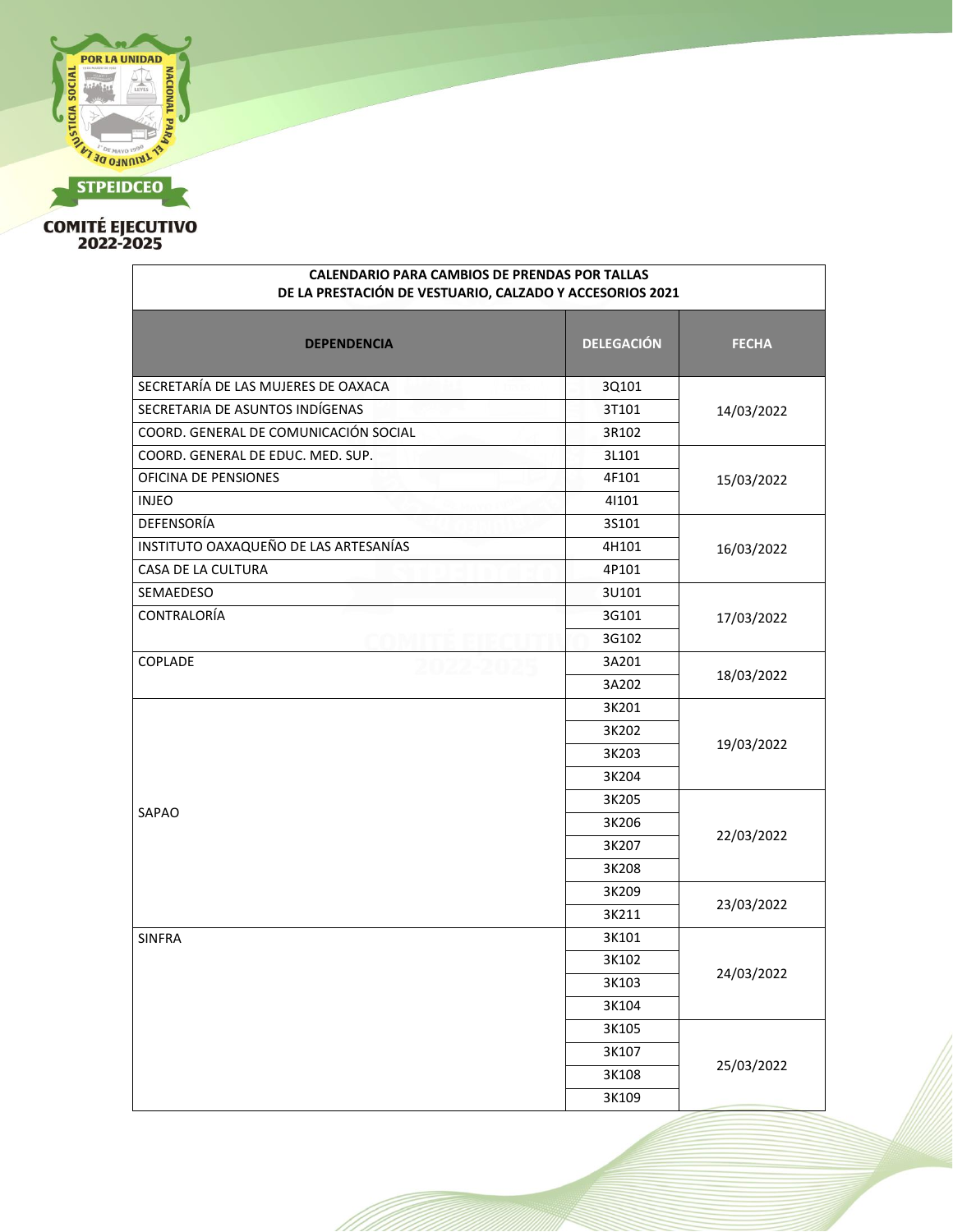

| <b>CALENDARIO PARA CAMBIOS DE PRENDAS POR TALLAS</b><br>DE LA PRESTACIÓN DE VESTUARIO, CALZADO Y ACCESORIOS 2021 |                   |              |
|------------------------------------------------------------------------------------------------------------------|-------------------|--------------|
| <b>DEPENDENCIA</b>                                                                                               | <b>DELEGACIÓN</b> | <b>FECHA</b> |
| <b>SINFRA</b>                                                                                                    | 3K110             |              |
|                                                                                                                  | 3K111             |              |
|                                                                                                                  | 3K112             |              |
|                                                                                                                  | 3K113             | 26/03/2022   |
|                                                                                                                  | 3K115             |              |
|                                                                                                                  | 3K116             |              |
|                                                                                                                  | 3K118             |              |
|                                                                                                                  | 3J101             |              |
|                                                                                                                  | 3J102             | 28/03/2022   |
|                                                                                                                  | 3J103             |              |
|                                                                                                                  | 3J104             |              |
|                                                                                                                  | 3J105             |              |
| SEDAPA                                                                                                           | 3J106             | 29/03/2022   |
|                                                                                                                  | 3J107             |              |
|                                                                                                                  | 3J108             |              |
|                                                                                                                  | 3J109             |              |
|                                                                                                                  | 3J110             | 30/03/2022   |
|                                                                                                                  | 3J111             |              |
|                                                                                                                  | 4A101             |              |
| DIF                                                                                                              | 4A102             | 31/03/2022   |
|                                                                                                                  | 4A103             | 01/04/2022   |
|                                                                                                                  | 3F101             |              |
|                                                                                                                  | 3F102             | 02/04/2022   |
|                                                                                                                  | 3F103             |              |
|                                                                                                                  | 3F104             |              |
| SECRETARIA DE ADMINISTRACIÓN                                                                                     | 3F105             | 04/04/2022   |
|                                                                                                                  | 3F106             |              |
|                                                                                                                  | 3F107             |              |
|                                                                                                                  | 3F108             | 05/04/2022   |
|                                                                                                                  | 3F109             |              |
|                                                                                                                  | 3F110             |              |
| FISCALÍA                                                                                                         | 3D101             | 06/04/2022   |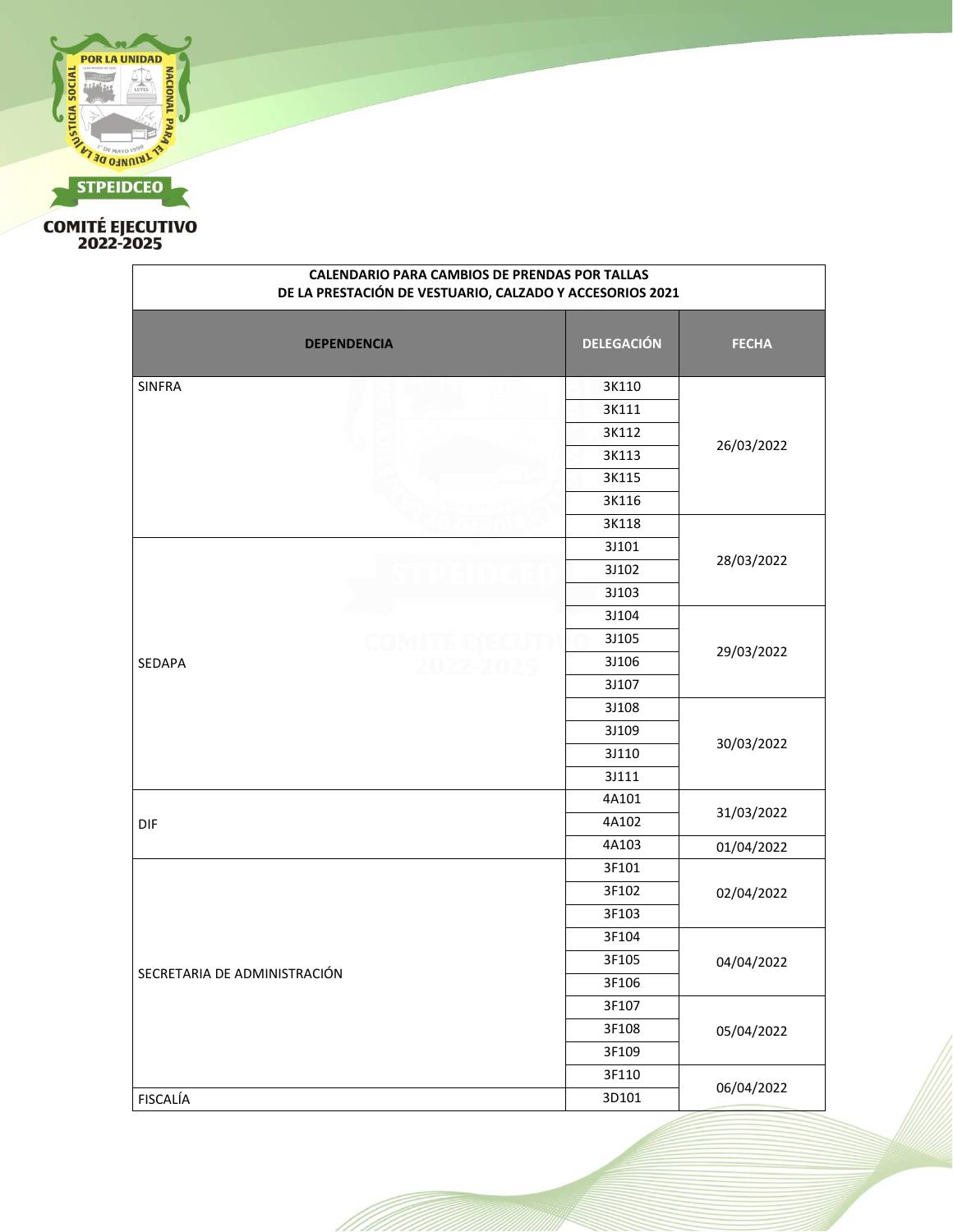

 $\Gamma$ 

| <b>CALENDARIO PARA CAMBIOS DE PRENDAS POR TALLAS</b><br>DE LA PRESTACIÓN DE VESTUARIO, CALZADO Y ACCESORIOS 2021 |                   |              |
|------------------------------------------------------------------------------------------------------------------|-------------------|--------------|
| <b>DEPENDENCIA</b>                                                                                               | <b>DELEGACIÓN</b> | <b>FECHA</b> |
|                                                                                                                  | 3D102             |              |
|                                                                                                                  | 3D103             |              |
| ECONOMÍA                                                                                                         | 3H101             | 07/04/2022   |
|                                                                                                                  | 3H102             | 08/04/2022   |
| <b>ECONOMÍA</b>                                                                                                  | 3H103             |              |
|                                                                                                                  | 3H104             | 08/04/2022   |
|                                                                                                                  | 31101             |              |
| <b>TURISMO</b>                                                                                                   | 31102             | 09/04/2022   |
|                                                                                                                  | 31103             |              |
|                                                                                                                  | 3A101             |              |
| <b>GUBERNATURA</b>                                                                                               | 3A102             | 11/04/2022   |
|                                                                                                                  | 3A103             |              |
| SECRETARÍA DE DESARROLLO SOCIAL Y HUMANO                                                                         | 3M101             | 12/04/2022   |
|                                                                                                                  | 3M102             |              |
| TRIBUNAL                                                                                                         | 2A101             |              |
|                                                                                                                  | 2A102             |              |
|                                                                                                                  | 2A103             | 13/04/2022   |
|                                                                                                                  | 2A104             |              |
|                                                                                                                  | 3C101             |              |
|                                                                                                                  | 3C102             | 18/04/2022   |
|                                                                                                                  | 3C103             |              |
| SECRETARIA DE SEGURIDAD PUBLICA                                                                                  | 3C104             |              |
|                                                                                                                  | 3C105             |              |
|                                                                                                                  | 3C107             | 19/04/2022   |
|                                                                                                                  | 3C108             |              |
|                                                                                                                  | 3C109             |              |
|                                                                                                                  | 3C110             |              |
| COMISIÓN ESTATAL DE CULTURA FÍSICA Y DEPORTE                                                                     | 4G101             | 20/04/2022   |
|                                                                                                                  | 4G102             |              |
| SECRETARÍA DE FINANZAS                                                                                           | 3E101             |              |
|                                                                                                                  | 3E102             | 21/04/2022   |
|                                                                                                                  | 3E103             |              |

٦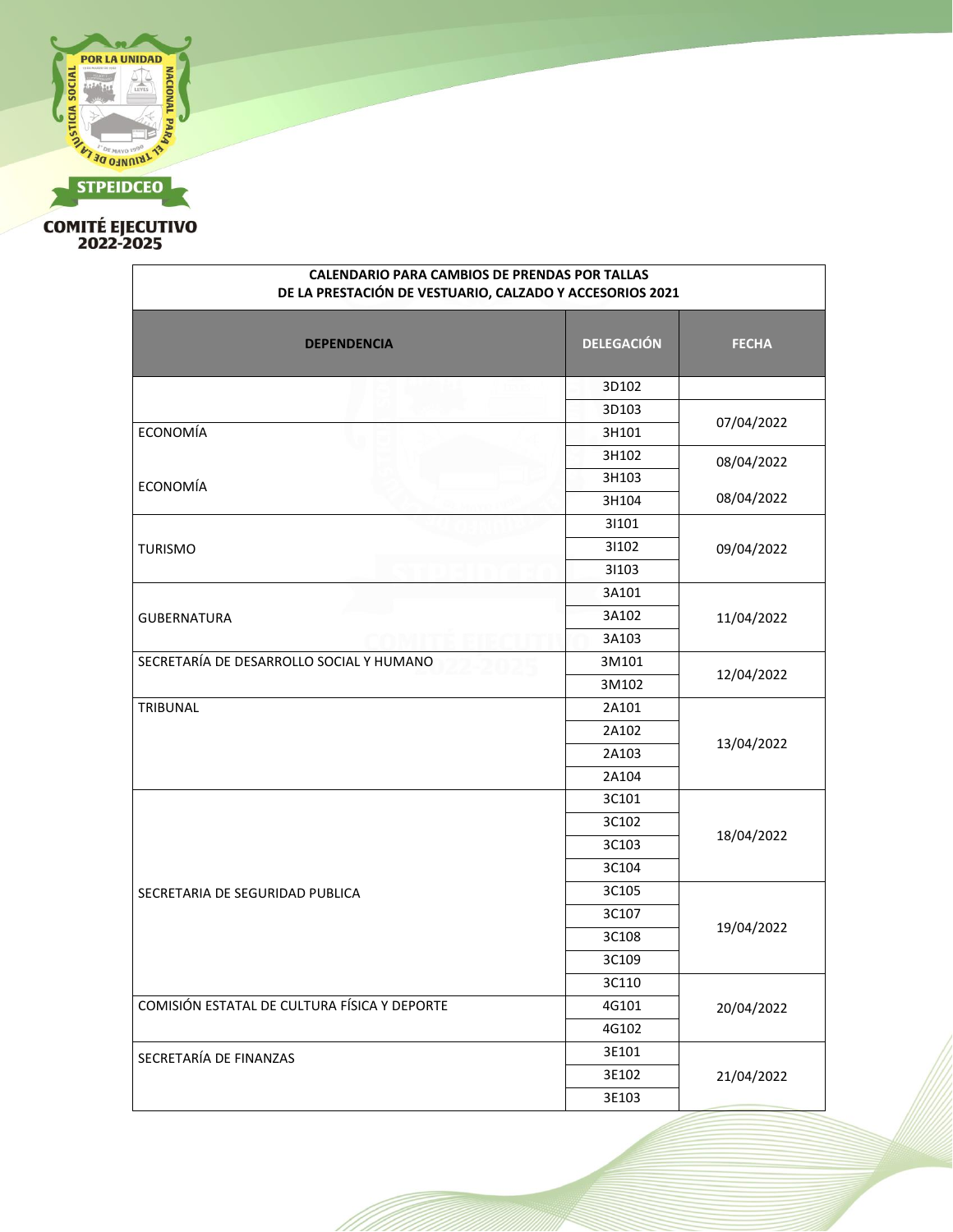

| <b>CALENDARIO PARA CAMBIOS DE PRENDAS POR TALLAS</b><br>DE LA PRESTACIÓN DE VESTUARIO, CALZADO Y ACCESORIOS 2021 |                   |              |
|------------------------------------------------------------------------------------------------------------------|-------------------|--------------|
| <b>DEPENDENCIA</b>                                                                                               | <b>DELEGACIÓN</b> | <b>FECHA</b> |
|                                                                                                                  | 3E104             |              |
|                                                                                                                  | 3E105             |              |
|                                                                                                                  | 3E106             |              |
|                                                                                                                  | 3E107             | 22/04/2022   |
|                                                                                                                  | 3E108             |              |
|                                                                                                                  | 3E109             |              |
|                                                                                                                  | 3E110             |              |
|                                                                                                                  | 3E111             | 23/04/2022   |
|                                                                                                                  | 3E113             |              |
|                                                                                                                  | 3E114             |              |
| SECRETARÍA DE FINANZAS                                                                                           | 3E115             | 25/04/2022   |
|                                                                                                                  | 3A601             | 25/04/2022   |
| SEMOVI                                                                                                           | 3A602             | 26/04/2022   |
|                                                                                                                  | 3A603             |              |
|                                                                                                                  | 3B409             | 27/04/2022   |
|                                                                                                                  | 3B410             |              |
|                                                                                                                  | 3B411             |              |
|                                                                                                                  | 3B412             | 28/04/2022   |
|                                                                                                                  | 3B413             |              |
| CONSEJERÍA JURÍDICA                                                                                              | 3B414             |              |
|                                                                                                                  | 3B415             | 29/04/2022   |
|                                                                                                                  | 3B416             |              |
|                                                                                                                  | 3B417             |              |
|                                                                                                                  | 3B418             | 30/04/2022   |
| CEA                                                                                                              | 4K201             |              |
| CEVI                                                                                                             | 4K101             | 02/05/2022   |
|                                                                                                                  | 4K102             |              |
| <b>IFREO</b>                                                                                                     | 3S102             | 03/05/2022   |
|                                                                                                                  | 3P101             |              |
| SECULTA                                                                                                          | 3P102             | 04/05/2022   |
|                                                                                                                  | 3P103             |              |
| SEGEGO                                                                                                           | 3B101             | 05/05/2022   |